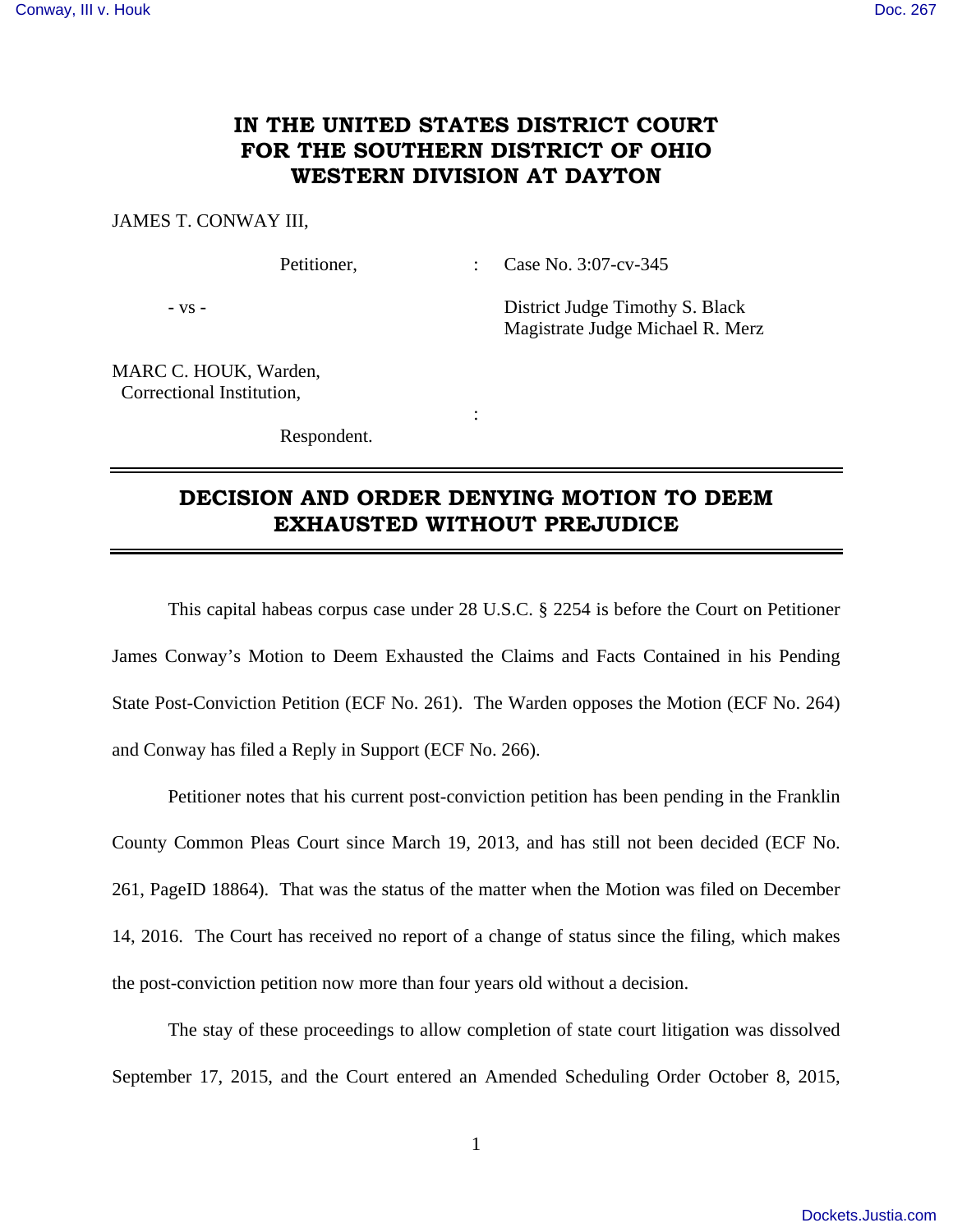hoping to schedule the remaining events in this case so that it could be concluded (ECF No. 230). Although no new stay has been entered, the pendency of the state court proceeding is in effect delaying process here. The instant Motion was engendered by the Decision and Order denying without prejudice Conway's most recent Motion to Amend (ECF No. 260).

 The exhaustion doctrine is not jurisdictional and is thus waivable by the State, *Ex parte Royall*, 117 U.S. 241 (1886); *Granberry v. Greer*, 481 U.S. 129 (1987). However, 28 U.S.C. § 2254(b)(3) as added by the Antiterrorism and Effective Death Penalty Act of 1996 (Pub. L. No 104-132, 110 Stat. 1214), provides, "A State shall not be deemed to have waived the exhaustion requirement or be estopped from reliance upon the requirement unless the State, through counsel, expressly waives the requirement." In the absence of exceptional or unusual circumstances, however, principles of comity and federalism require that unexhausted claims be decided in the first instance by the state courts even if the State does not raise the defense. *O'Guinn v. Dutton*, 88 F.3d 1409 (6<sup>th</sup> Cir. 1996)(*per curiam*)(*en banc*). In this case, the State has not waived the exhaustion requirement.

 Rather than emphasize exhaustion, however, the State of Ohio asserts "the threshold question before this Court is not one of exhaustion, but rather one of procedural default." (Opposition, ECF No. 264, PageID 18870, relying on *Lambrix v. Singletary*, 520 U.S. 518, 525 (1997)(noting that "[a] State's procedural rules are of vital importance to the orderly administration of its criminal courts; when a federal court permits them to be readily evaded, it undermines the criminal justice system.") Justice Scalia's dictum in *Lambrix* was written in the context of deciding that a federal court should usually resolve a procedural default question before reaching a *Teague v. Lane* question in a habeas case, even though the *Teague* issue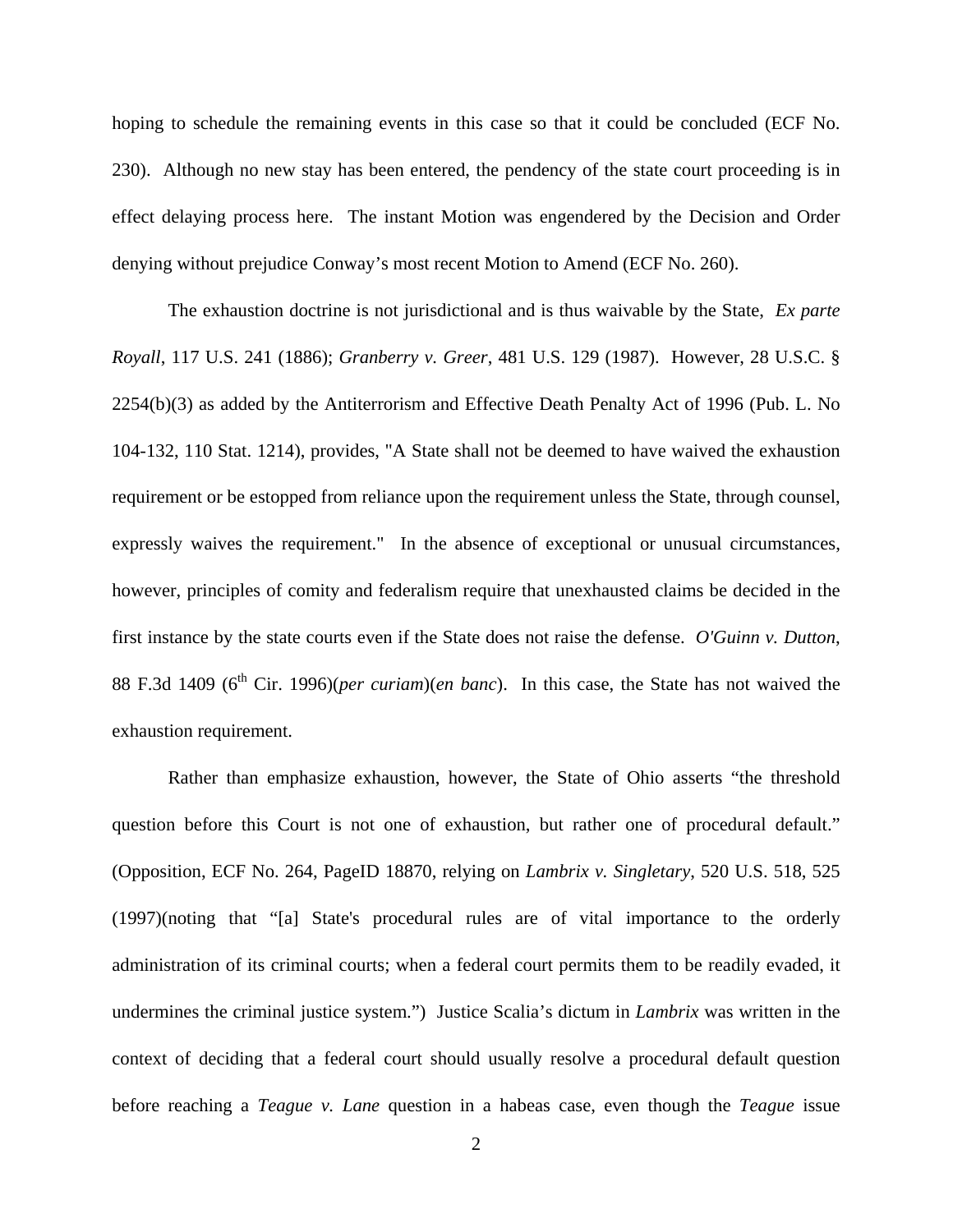remains a "threshold" one.

 The Warden spends most of his Opposition arguing that the claims in Conway's pending post-conviction petition are procedurally defaulted for the same reasons that the Ohio courts found procedural default as to his first post-conviction petition. However strong that argument may be, it has not yet resulted in a decision from the Franklin County Common Pleas Court, much less the Tenth District Court of Appeals.

 This Court is not in a position to enforce a procedural default which has not yet been declared by the state courts. The Sixth Circuit Court of Appeals requires a four-part analysis when the State alleges a habeas claim is precluded by procedural default. *Guilmette v. Howes,* 624 F.3d 286, 290 (6th Cir. 2010)(*en banc*); *Eley v. Bagley*, 604 F.3d 958, 965 (6th Cir. 2010); *Reynolds v. Berry*, 146 F.3d 345, 347-48 (6<sup>th</sup> Cir. 1998), *citing Maupin v. Smith*, 785 F.2d 135, 138 (6<sup>th</sup> Cir. 1986); *accord Lott v. Coyle*, 261 F.3d 594, 601-02 (6<sup>th</sup> Cir. 2001); *Jacobs v. Mohr*, 265 F.3d 407, 417 ( $6^{th}$  Cir. 2001).

> First the court must determine that there is a state procedural rule that is applicable to the petitioner's claim and that the petitioner failed to comply with the rule.

> > . . . .

Second, the court must decide whether the state courts actually enforced the state procedural sanction, citing *County Court of Ulster County v. Allen*, 442 U.S. 140, 149, 99 S.Ct. 2213, 60 L.Ed.2d 777 (1979).

Third, the court must decide whether the state procedural forfeiture is an "adequate and independent" state ground on which the state can rely to foreclose review of a federal constitutional claim.

Once the court determines that a state procedural rule was not complied with and that the rule was an adequate and independent state ground, then the petitioner must demonstrate under *Sykes* that there was "cause" for him to not follow the procedural rule and that he was actually prejudiced by the alleged constitutional error.

*Maupin v. Smith, 785 F.2d 135, 138 (6<sup>th</sup> Cir. 1986); accord, <i>Hartman v. Bagley, 492 F.3d 347,*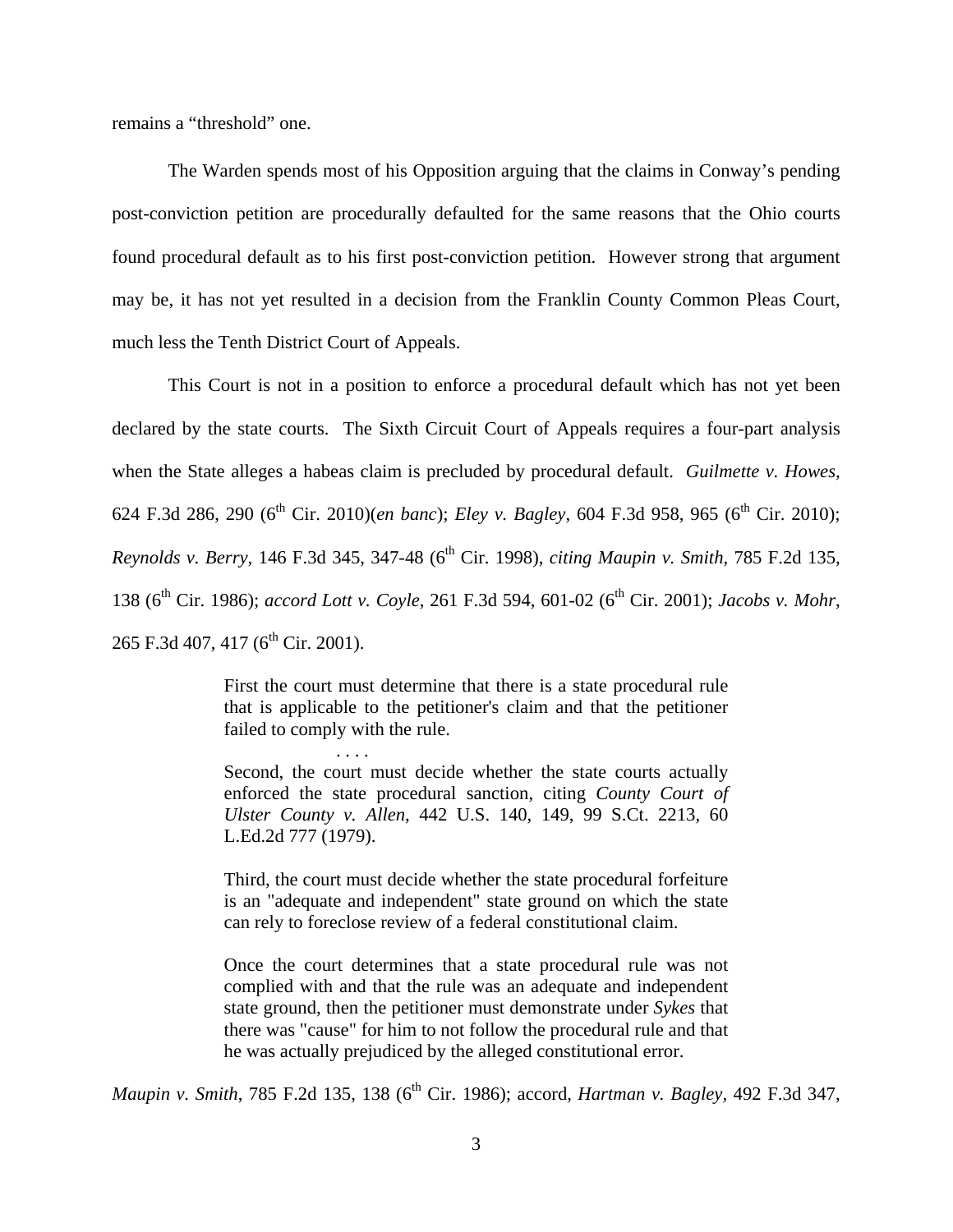357 (6th Cir. 2007), *quoting Monzo v. Edwards*, 281 F.3d 568, 576 (6th Cir. 2002). A claim is not procedurally defaulted unless the state court actually enforces it. *Wogenstahl v. Mitchell*, 668 F.3d 307, 327 ( $6<sup>th</sup>$  Cir. 2012). Thus if the Court granted the pending motion and the Ohio courts had not yet decided the State's procedural default claim, an argument could be made that there had been no procedural default because the Ohio courts had not enforced the relevant state procedural rule, despite ample opportunity to do so. The federalism interests recognized in the exhaustion doctrine counsel against granting the motion.

 It is more difficult to assess the comity interests. Anecdotally, the Franklin County Common Pleas Court is known to be one of the busiest general jurisdiction courts in the State, but that is only a general impression, unsupported by any evidence called to this Court's attention.

 Comity, of course, is a two-way street. The Congress of the United States in the Civil Justice Act of 1990 (referred to colloquially by federal judges as the "Biden Bill" after its principal author) set a general expectation that civil litigation should be disposed of within three years of filing and requires the district courts to report on all cases pending more than three years. Even though death is said to be different, capital cases are not exempt and this case has had to be reported as over three years old since September 2010. Whatever a more sophisticated analysis would show, such reports may give the public the impression the district courts are not dealing with these cases in an expeditious manner.

 In other capital cases in this Court, the Attorney General has strongly emphasized Ohio's interest in completion of capital litigation so that it can carry out court-ordered executions. See, generally, *In re: Ohio Execution Protocol Litig*., Case No. 2-11-cv-1016, presently pending an *en banc* review in  $6<sup>th</sup>$  Cir. Case No. 17-3076. That interest is present at every stage of capital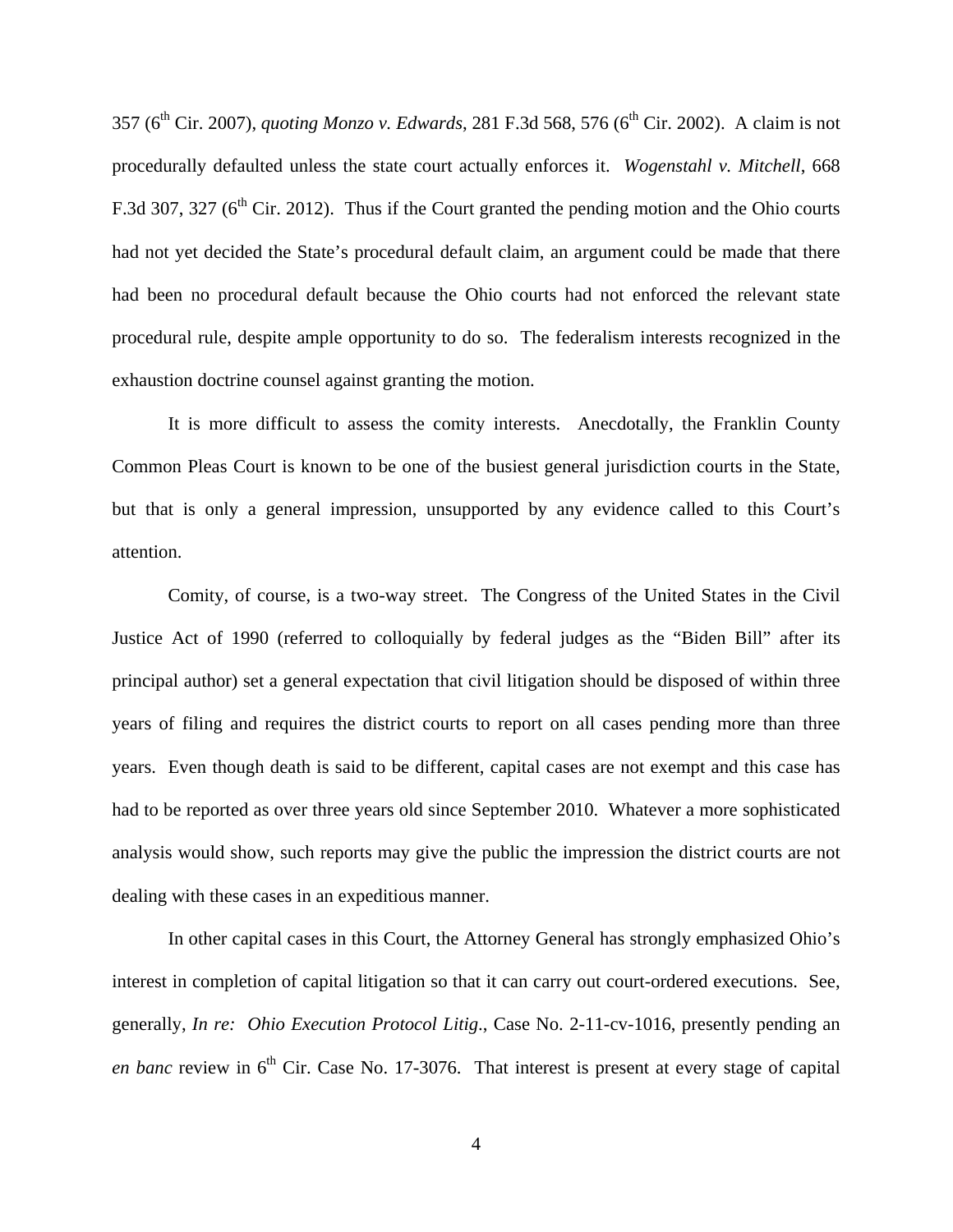litigation which cannot come to the end until the "middle" is completed. The Attorney General is in a far better position to encourage state court collaboration in expeditious justice than this Court is and hopefully has done and will do what that office can to hasten a decision on the pending post-conviction petition.

 Petitioner relies on a number of cases to show that his supposed remedy of state court post-conviction relief is futile in this case. See, e.g., *Turner v. Bagley*, 401 F.3d 718 (6<sup>th</sup> Cir. 2005) (reversing dismissal of a habeas petition on exhaustion grounds where the direct appeal had been pending for eight years.) The Sixth Circuit has not adopted any bright-line rule about when too much delay will render a state court remedy futile or even a presumptive amount of time after which the burden of showing the remedy is effective would shift to the State. In a very recent case, the Sixth Circuit reversed a district court's dismissal of a habeas petition on nonexhaustion grounds, concluding that a state-court six-year delay in adjudicating the petitioner's post-conviction petition "clearly qualifies for the 'inordinate delay' exception to the exhaustion rule." *Phillips v. White*, 851 F.3d 567, 576 (6<sup>th</sup> Cir. 2017). In *Workman v. Tate*, 957 F.2d 1339  $(6<sup>th</sup> Cir. 1992)$ , the court excused non-exhaustion where the petition for post-conviction relief had "languished in the state courts for more than three years without the Court of Common Pleas making the required findings of fact and conclusions of law. The state can point only to the 'turnover of judges and dispersement of caseloads' as the reasons for the delay." *Id.* at 1344. Here the State has offered no explanation at all for the delay.

 In a non-capital habeas case, the petitioner has a much more substantial interest in a speedy decision than in a capital case. Conversely, a capital petitioner has a greater interest, given the stakes, in a court's taking its time to resolve matters carefully. That said, the State here suggests the procedural default issue should be quite straightforward for the state courts and